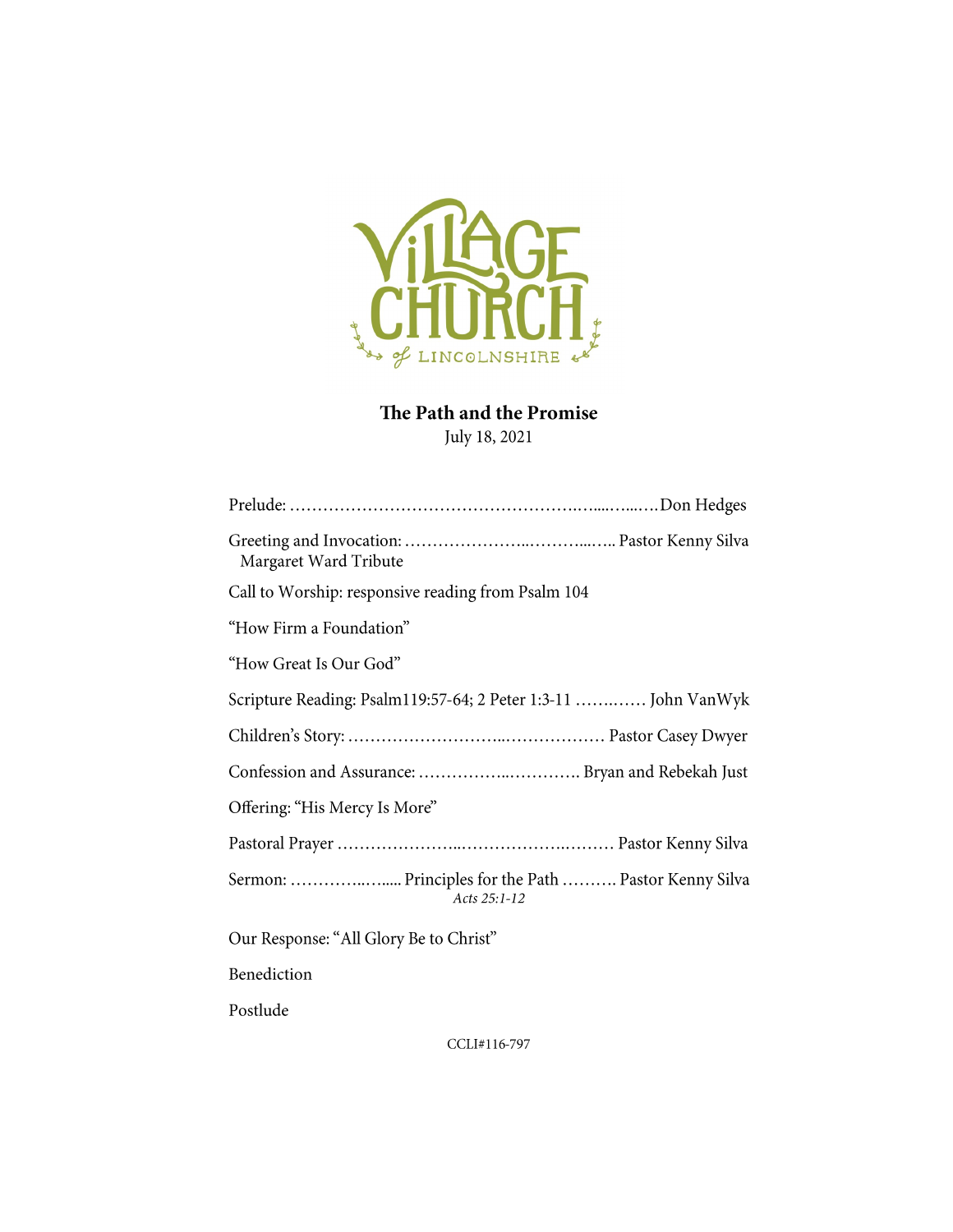#### **New Member Applicant Testimony Rob Fisher**

I would say I grew up in a Christian home. My parents talked to my sister and I about God and how He sent His son Jesus to save us from our sins. I came to accept Jesus as my savior in 1987. During my teenage years we attended church regularly. Once I graduated high school and went into the service and subsequently on to college church and following Christ grew less important in my life. This attitude continued throughout my adult life. Once we had kids my wife and I talked about going to church to try and give them and ourselves a solid foundation for our lives. We knew there was something bigger than ourselves but always found an excuse not to go. As time went on I found myself becoming increasingly depressed and angry at the world and realized I was no different in my behaviors. We began going to church but did not attend regularly. Then last year, by His grace God led me to pick up a Bible and I began to read and study His word. I began listening to sermons, praying and studying my Bible daily. This was truly the beginning of my journey. I am humbled by his love and faithfulness, He never gave up on me. I wake up every day thankful to be walking with him and excited to see him working in my life.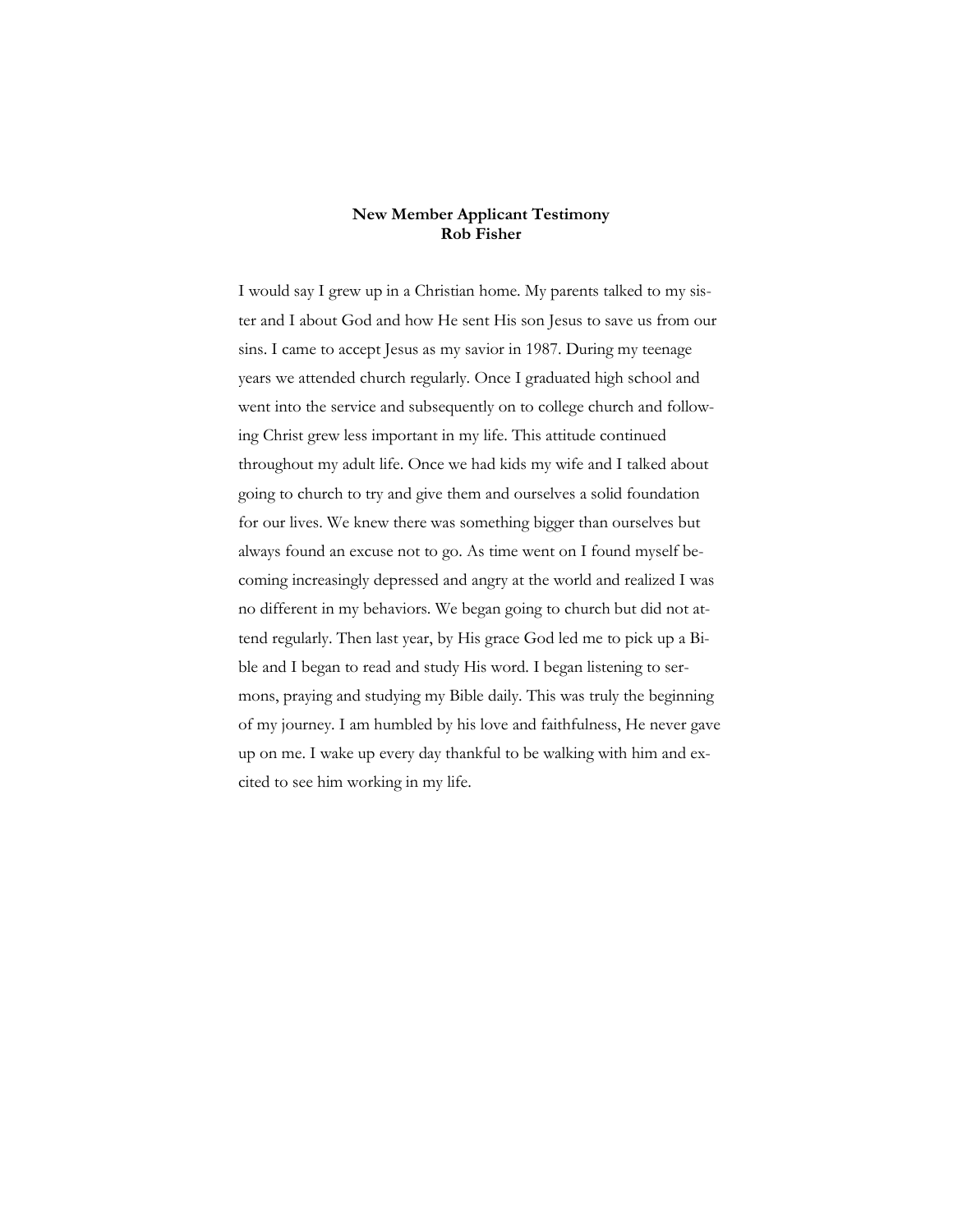# **How Firm a Foundation**

How firm a foundation ye saints of the Lord Is laid for your faith in His excellent word What more can He say than to you He hath said To you who for refuge to Jesus have fled

Fear not I am with thee O be not dismayed For I am thy God I will still give thee aid I'll strengthen thee help thee And cause thee to stand Upheld by My gracious omnipotent hand

When through the deep waters He calls thee to go The rivers of grief shall not thee overflow For He will be with thee in trouble to bless And sanctify to thee thy deepest distress

The soul that on Jesus hath leaned for repose I will not I will not desert to its foes That soul though all hell should endeavor to shake I'll never no never no never forsake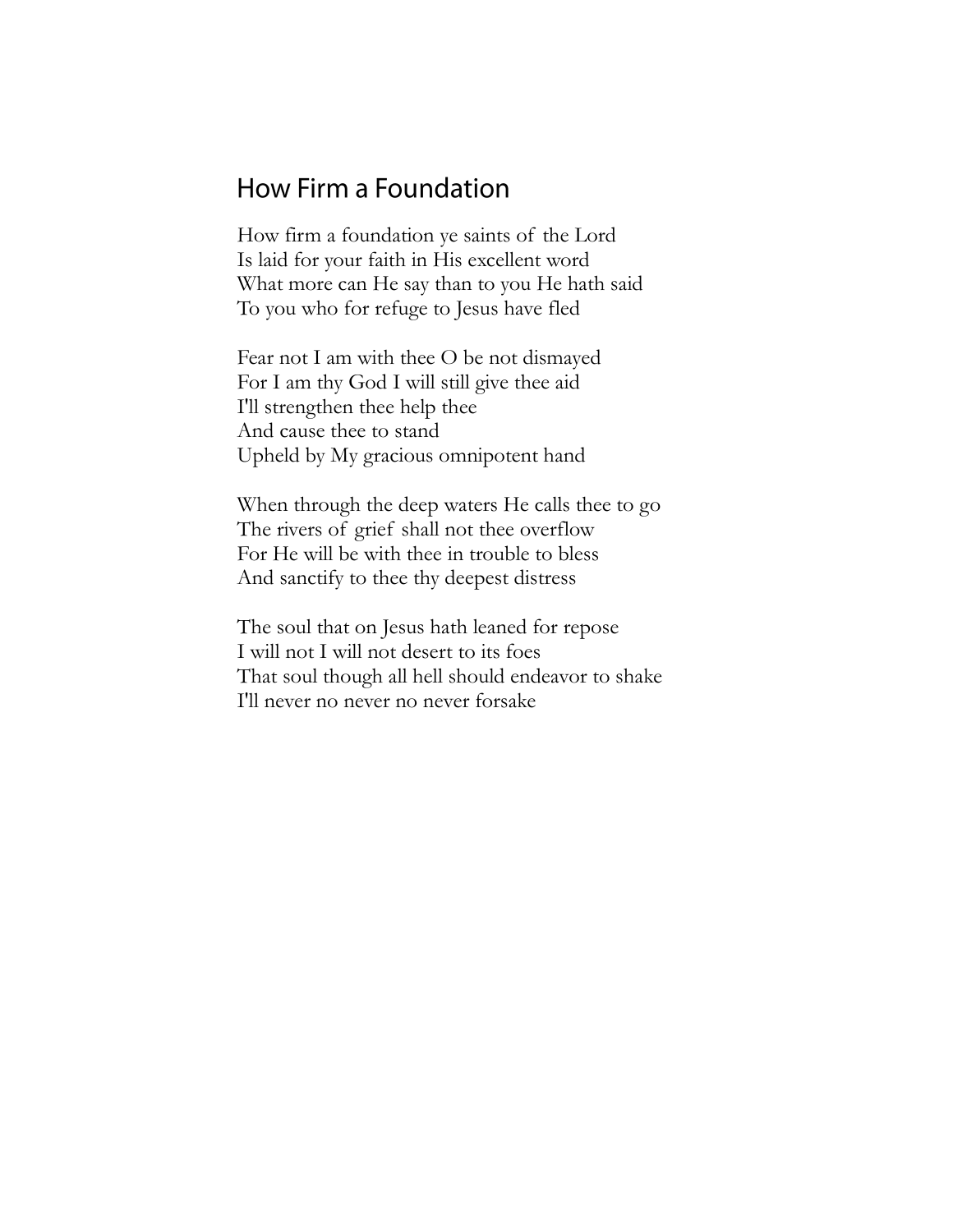## How Great Is Our God

The splendor of the King Clothed in majesty Let all the earth rejoice All the earth rejoice He wraps Himself in light And darkness tries to hide And trembles at His voice And trembles at His voice

Chorus How great is our God Sing with me How great is our God And all will see how great How great is our God

And age to age He stands And time is in His hands Beginning and the End Beginning and the End The Godhead three in one Father Spirit Son The Lion and the Lamb The Lion and the Lamb

Name above all names Worthy of all praise My heart will sing How great is our God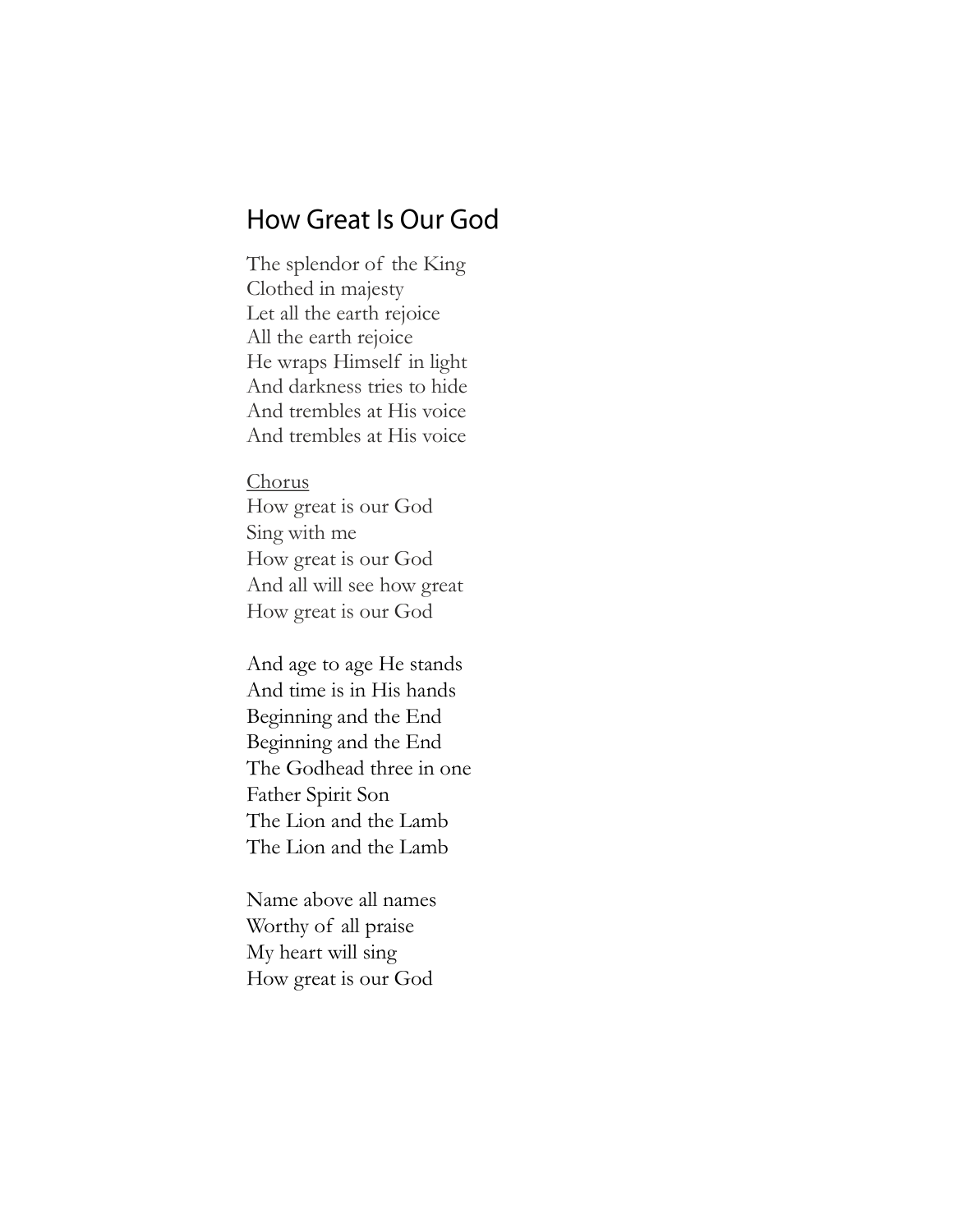#### His Mercy Is More

What love could remember no wrongs we have done Omniscient all knowing He counts not their sum Thrown into a sea without bottom or shore Our sins they are many His mercy is more

What patience would wait as we constantly roam What Father so tender is calling us home He welcomes the weakest the vilest the poor Our sins they are many His mercy is more

What riches of kindness He lavished on us His blood was the payment His life was the cost We stood 'neath a debt we could never afford Our sins they are many His mercy is more

Chorus

Praise the Lord His mercy is more Stronger than darkness new every morn Our sins they are many His mercy is more